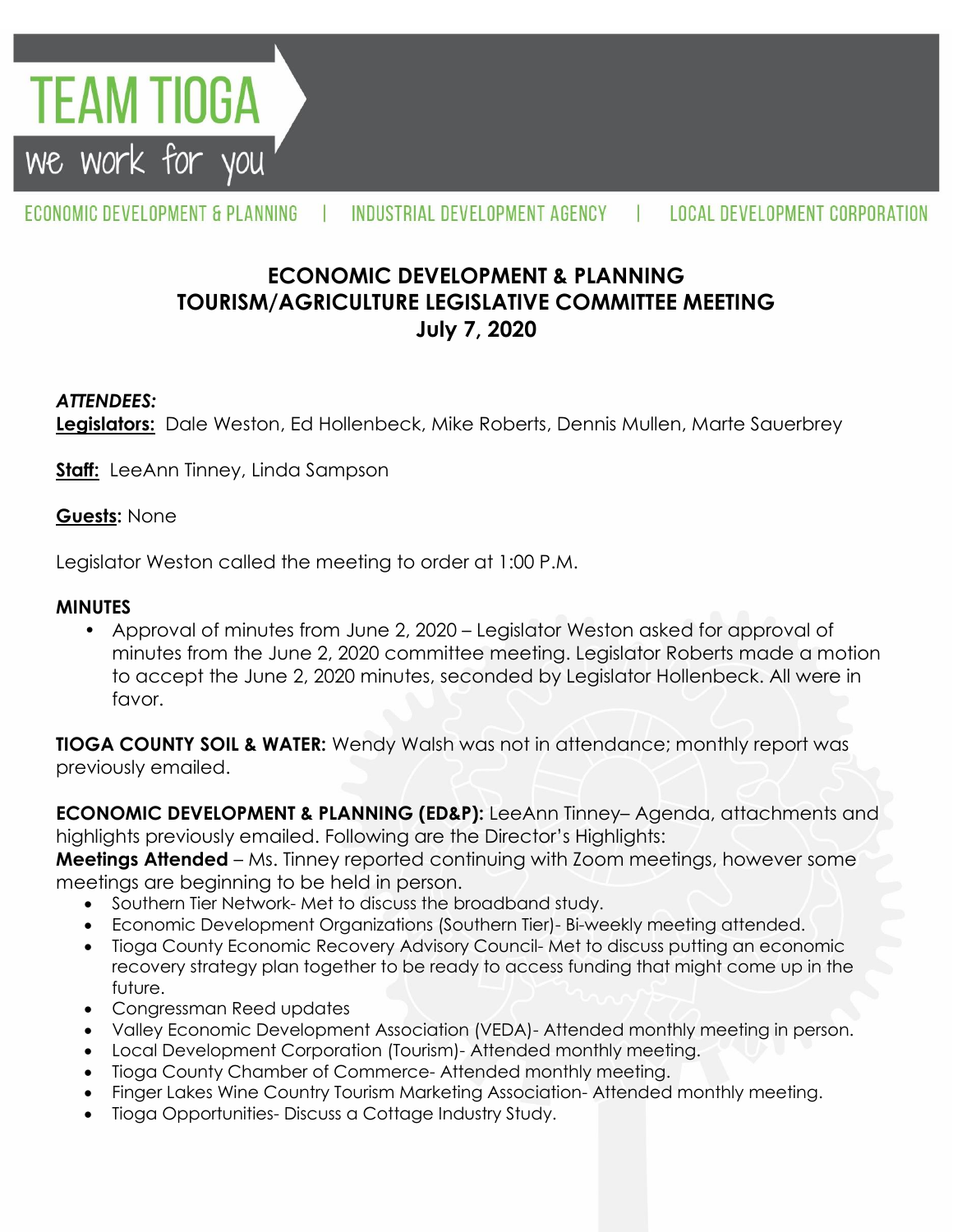- Small Business Development Center (SBDC)
- Cornell Cooperative Extension- Participated in the interview process for the new Director, T Hanson.
- Leaders Meeting
- Municipal Visits- None this month.
- **•** Business Visits
	- o Home Leasing/Edgemere/Fagan Engineers- Met to discuss the OG2 Project.
- Presentations- None this month.

# **Department Highlights**

- COVID-19
	- o Second survey- Approximately 78 responses; follow-up on businesses that asked for assistance.
	- o Webpage postings- Keeping information updated as guidance comes in by the State.
	- o Social Media
		- "Stay the Course" Campaign- Encouraging businesses stay within protocols put in place by the State.
		- "Welcome Back Tioga"- Tourism campaign; well received.
	- o Tioga County Economic Recovery Advisory Council (TCERAC)
		- **Sub Committee Sectors- Putting together an Economic Recovery Strategy Plan.**
	- o Unemployment rates as of a couple weeks ago:
		- $\blacksquare$  State- 14.2% **Tioga County- 10.3%**
- 2020 Census
	- o Face masks distributed- Tioga Opportunities had available funds for masks. Ms. Jardine continues with this effort. Schedule has changed for people visiting homes to encourage 2020 Census response.
- Village of Owego
	- o DRI- Continue to move forward; getting agreements in place.
	- o NY Main Street- Projects moving forward.
	- o Owego Gardens 2- Funding source, HFA, reached out to Edgemere/Home Leasing and asked them to accelerate application for review in October instead of December with the hope to close on funding in late September and begin construction in October. IDA was asked and agreed to clear the site before construction begins; hope to begin clearing in August.
- Land Bank Ms. Saraceno continues to work on the following:
	- o Additional grant funds awarded (\$560,000)
	- o 6 properties sold.
	- o 3 properties with executed purchase offers; pending closings.
	- o Additional property acquisitions pending.
- RESTORE NY
	- o Main Street Owego Project (A Briggs)- COVID relief funds used, \$60,000.00, to fill the gap while waiting on the funds from Department of Budget (DOB). Ms. Tinney thanked this Committee for their review and approval, adding that it saved the project.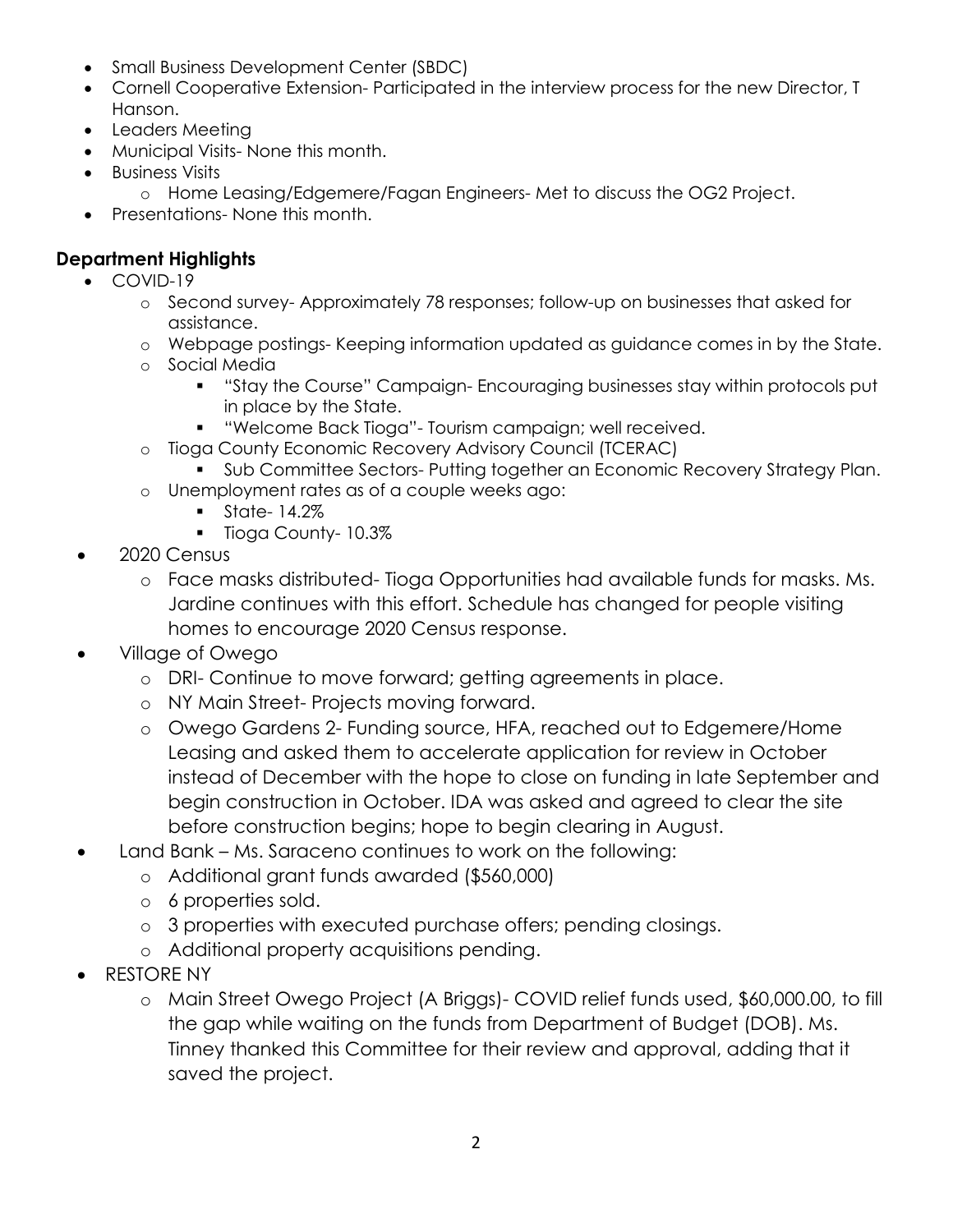- o Waverly Project (D Twigg)- 2 progress payments made, 3rd payment has been requested.
- Community Development
	- o Village of Owego Park video- Ms. Hendrickson and her husband put together a video regarding the history of the North Avenue property. History shows there was a pond there previously and because there was a geotech engineering test completed, this explains why we are not able to build on the site, leaving a park as the chosen option.
	- o Non- Profit Activity- Ms. Hendrickson put out a press release regarding funding for Not for Profits. Ms. Hendrickson accepted applications and assisted in the funding process.
- Workforce
	- o Phase II Implementation Strategy- Final DRAFT has been completed.
	- o Implementation Phase- Utilizing the consulting firm to assist in moving into the next phase; connecting schools with our industries. Funding was secured through the Tioga Downs Foundation. This work will begin in the next couple of months. Eric Knolles has agreed to act as the school point person.
- Ag
	- o 8 Year District Review (2 districts)
		- **•** Owego/Nichols District- Public hearing on July 27<sup>th</sup> at 1:00 at the Owego Town Hall; resolution is listed below.
		- **Spencer/Candor/Barton/Tioga- Public hearing coming soon.**

Not on the agenda:

- o Ag Value Chain Study- IDA acted as the applicant to USDA for funding for this study. Received confirmation this week that the request for funding was approved. Ms. Griffiths will be moving this project forward.
- Planning- Ms. Jardine is working on the following:
	- o 239 Reviews- none for June
	- o ST8 ARC reviews
	- o Assisting Town of Nichols- Right to Farm signage
	- o Assisting Town of Barton- Norfolk Southern RR crossing SEQR
	- o Active Plans
		- REAP- Tioga County Code Enforcement Shared Services Feasibility; study summary in committee packet.
		- **REAP- Tioga County Workforce Pipeline, Phase II**
- Grants
	- o Potential
		- REAP- USDA Community Facilities, Town of Richford- (water system)
		- REAP- USDA Community Facilities, Richford Fire Dept.- (fire station)
		- REAP- USDA, Village of Spencer- Raymond Hadley (equipment)
		- **•** Owego Elks Lodge (TBD)
		- **Town of Berkshire (TBD)- rec trail**
		- Village of Newark Valley- USDA Community Facilities (equipment)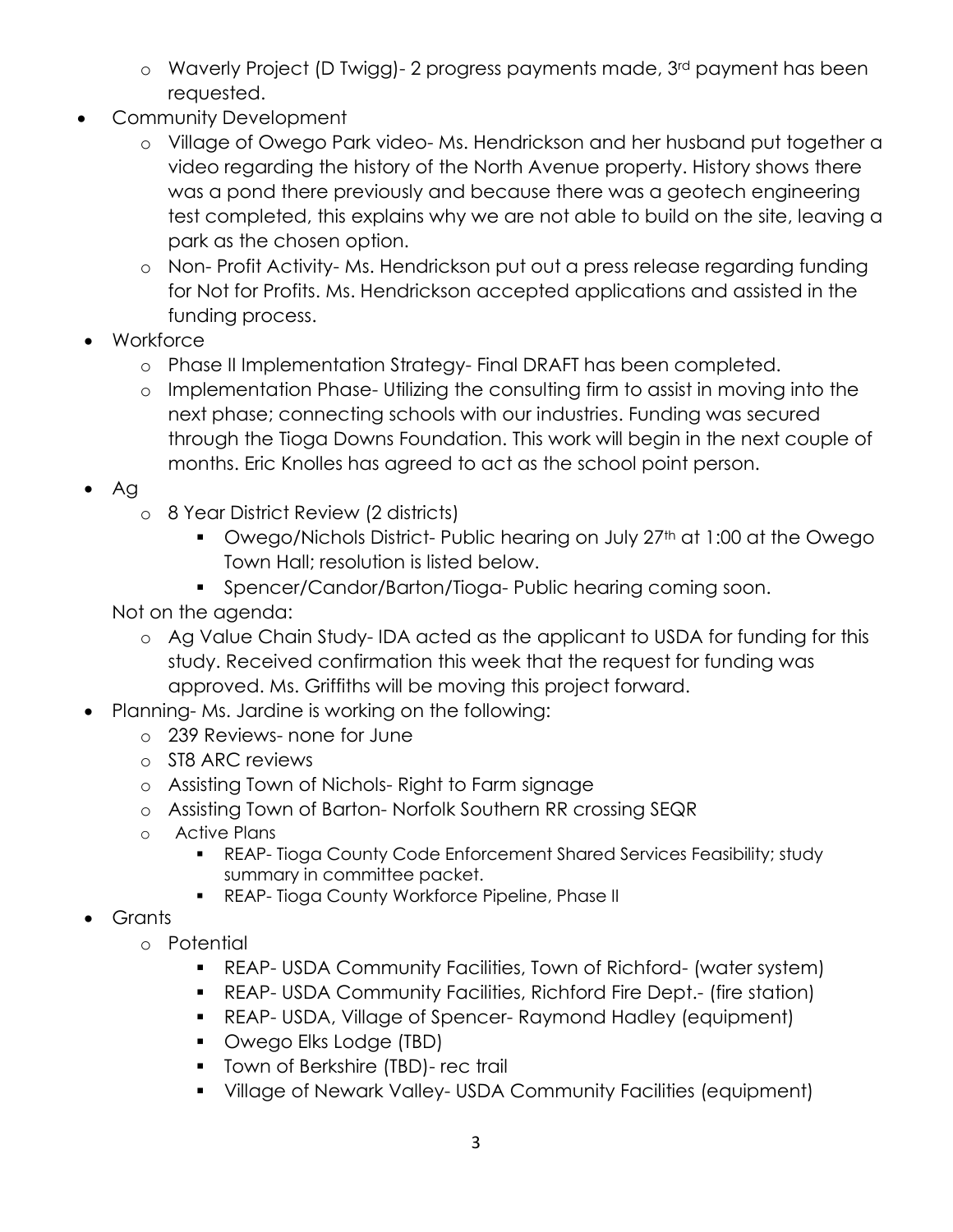- o Pending
	- **Tioga County-Snowmobile**
	- **T** Town of Berkshire- DOT TAP funding (sidewalk extension)
	- Village of Owego- Rural Innovation Initiative (CPSI)
	- Owego Apalachin Central School District- WDI (workforce)
	- Town of Richford- SAM, Assemblyman Friend (highway equipment)
	- NYS 2020 Census Outreach Funding- Indefinitely postponed.
	- IDA- USDA RBDG, Multi-County Broadband Study \$63,000.00 request approved.
	- IDA- USDA RBDG, Ag Value Chain Study Approved.
	- USDA RDBG, North Avenue Revitalization Program \$250,000.00 request not approved; under appeal.
	- Waverly Glen Park- Mildred Faulkner Truman
	- Northern Tioga Chamber- Community Foundation (facilities improvements)
- o Active
	- **Village of Owego- RESTORE NY, Briggs/Award**
	- Village of Owego- Downtown Revitalization Initiative
	- Village of Spencer- Nichols Park (grandstand restoration)
	- Village of Spencer- Nichols Park (historic register nomination)
	- **Village of Waverly-NYS Parks, Waverly Glen Park**
	- **Village of Waverly- RESTORE NY, Twigg**
	- **Tioga County-Snowmobile Trails**
	- REAP- USDA, Code Enforcement Shared Services Feasibility Study
	- REAP- USDA REDI, Strategic Planning (extended 1 year)
	- REAP- USDA, Workforce Pipeline Strategy Study- Phase 2
	- REAP- USDA, Public Well (equipment)
	- **REAP- Tioga Downs, Workforce Pipeline Implementation**
	- **TCPDC- Enterprise Community Partners (land bank funds)-X2**
	- **Village of Owego- Design Connect (Art Park)**
	- **Village of Owego-Main Street (CFA)**
	- **Midwestern Pet Foods (CFA)**
	- **Racker (CFA)**
- o Completed- None at this time.

Not on the agenda- Ms. Tinney reported inquiries have started to come in to the department that are non-COVID related.

- o Potential housing projects
- 2020 Budget
	- o Economic Development- tracking
	- o Planning- tracking

Received 2021 Budget Plan from Mr. Bailey and will begin working on this week.